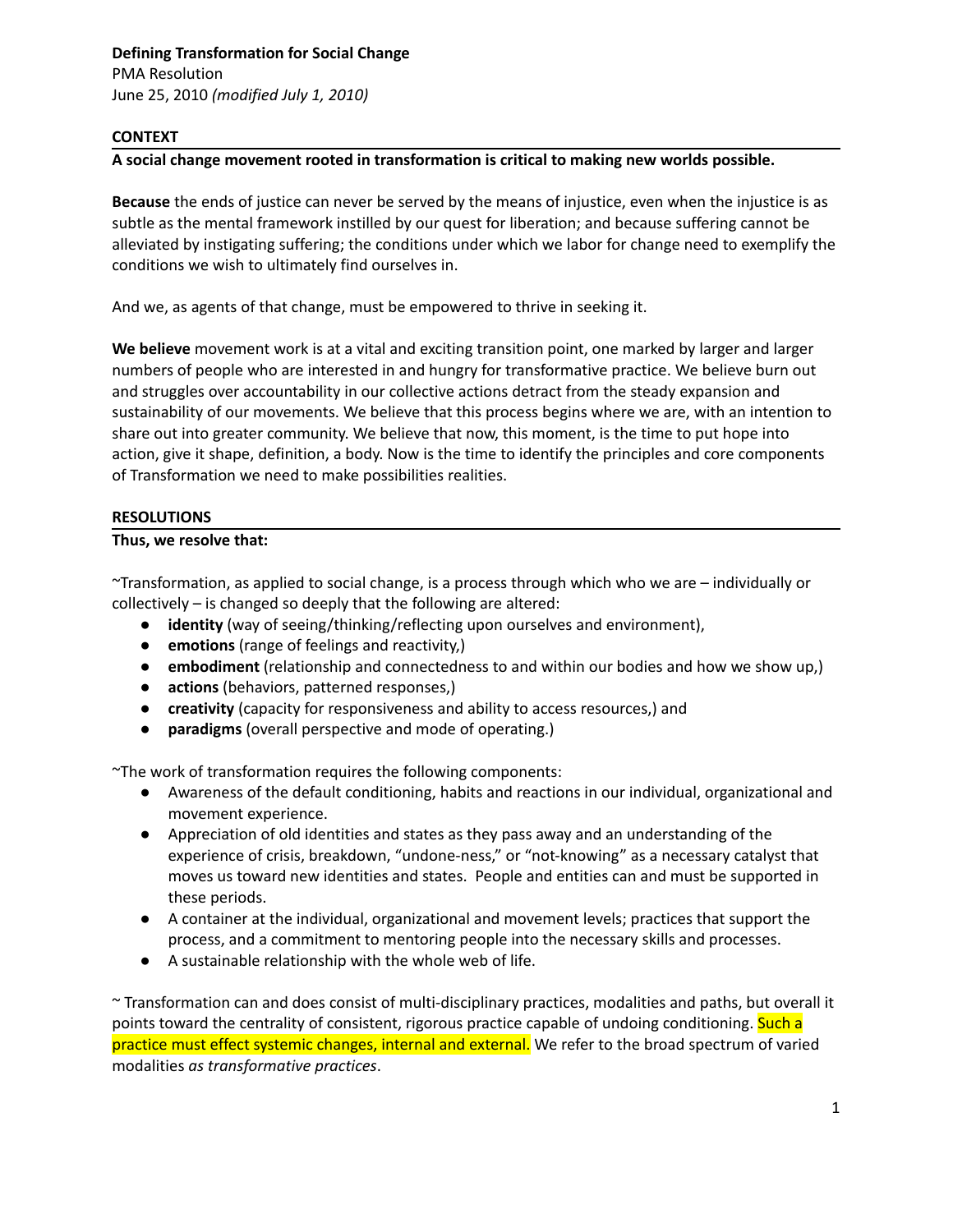# **Defining Transformation for Social Change**

PMA Resolution June 25, 2010 *(modified July 1, 2010)*

~ Transformation happens in its own time and it can't be undone. We expect processes of transformation, *as distinct from change,* to be inclined towards being irreversible.

~ In the transformation process, one identity or self passes away and a new, radically altered one emerges. The new way of being is more integrated, resourceful and aligned. This is apparent to others in your presence, your actions and your increased capacity to respond based on vision, rather than reaction. This process is repeats itself and deepens through continued engagement in transformative practices and processes. The **old**, previous "form" sheds again and **new** emerges again.

~ The methods and philosophy of transformation must be rooted in an explicit analysis of oppression.

~ We recognize that this work is grounded in ancient wisdom, lineages and history, and that it is entering a new phase of coherence that allows us to move forward.

~Applied transformation leads to the following outcomes:

- Radically increased awareness, clarity and comfort with direct experience what is so.
- Breakthroughs in ways of knowing, thinking and accessing creativity
- Impacts our character in a way that is observable, felt and experienced by others.
- Increased ability to respond from a place of vision and compassion rather than ego or self-interest.
- Increased capacity for, skillfulness with and practice of: presence, authenticity and interdependence.

# **DECLARATION and COMMITMENTS**

**This new world is not only possible, but necessary. It is in this Spirit that:**

# **We commit to support our selves, our communities, partners, allies, and opponents in the movement:**

- ∞ To see this methodology and philosophy integrated into a wide range of issues, sectors and movements so that we can move toward a more life-affirming, sustainable, progressive agenda.
- ∞ To rigorously engage in and humbly honor the variety and difference among all our transformative practices that are capable of undoing our conditioning.
- ∞ To be rooted in a methodology and philosophy of transformation that moves towards a vision of liberation.
- ∞ To call for, empower and resource transformative leadership within our movements.

**We commit to a Transformative Social Change:** a philosophical, practical and strategic process to effect changes within ourselves, organizations, institutions, systems and society that are rooted in positively-oriented (progressive), sustainable (personally and environmentally sound), equitable (interdependent), life-affirming (generative) purpose and vision. It reaches towards a world in which people are inspired towards liberation from both personal suffering **and** systemic oppression, no longer compelled by anger and separation, but by love, compassion and a deeper desire for connection, healing, and new beginnings. **Further,:**

**We commit to placing Transformative Social Change at the core of our movements**, with the recognition that it as the most critical and indispensible aspect of moving toward a more just, more equitable, more sustainable society for all.